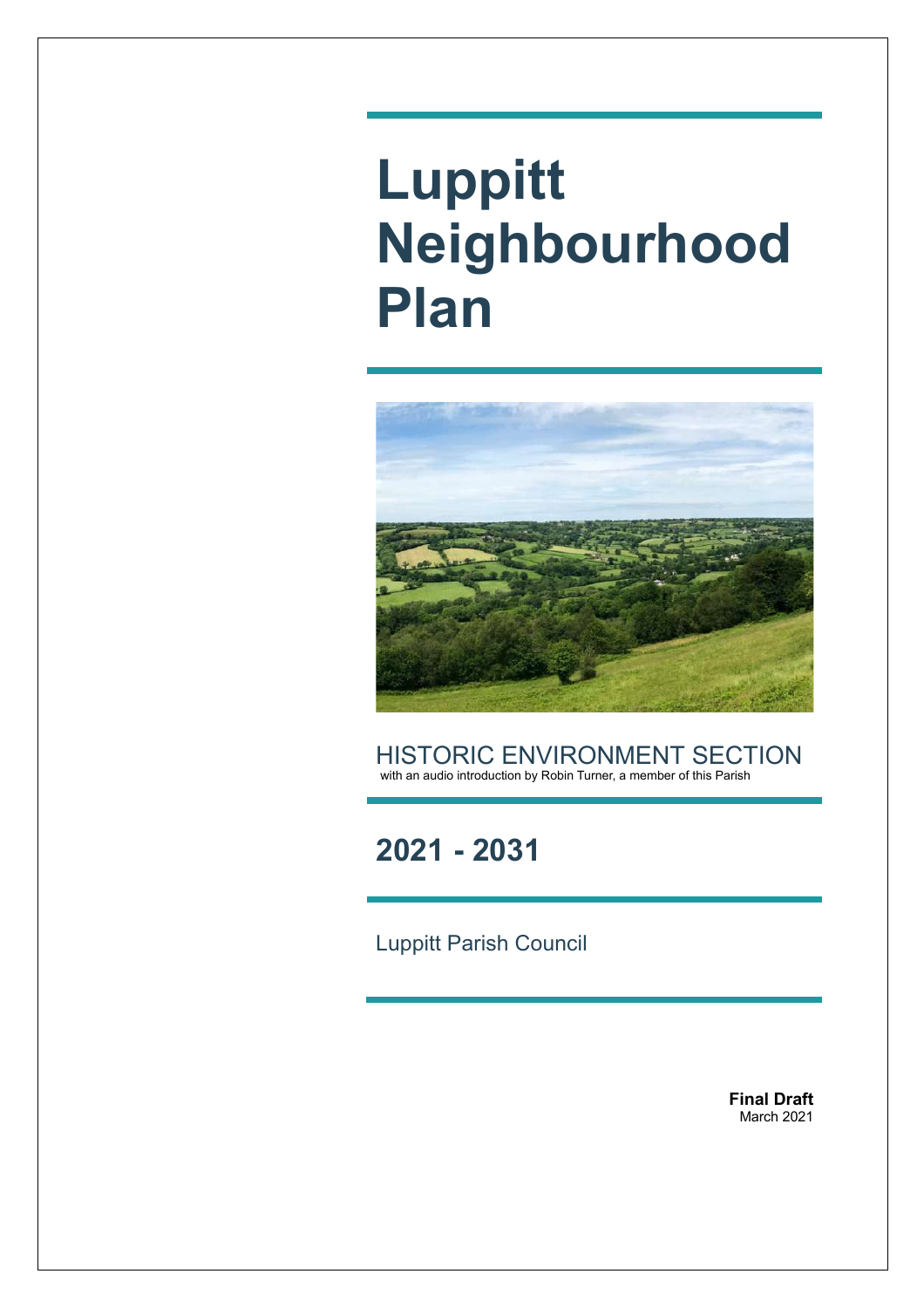## 6. The Built and Historic Environment

#### **6.1 Introduction**

The built form contributes significantly to the character of Luppitt, its sense of place, and the parish's identity. The village and hamlets possess a history which has shaped the look and feel of the parish as it is today. An understanding of how the built form developed over the years will provide an important contextual background for any further evolution of the parish's built environment and an appreciation that some of the older non-designated (i.e. non-Listed) buildings may be worth retaining and protecting as valuable 'heritage assets'<sup>52</sup>.

#### **6.2 Aims and Objectives**

The conservation and protection of Luppitt's heritage assets<sup>53</sup> are vitally important as they form a key part of the built fabric and lend historic depth to this ancient parish. The preservation of St Mary's Church is particularly important given its age and setting in the centre of Luppitt village and the ancient artifacts that it contains.

| Aims                                                                                         | Objectives                                                                                                                                                                                                                                                                                                                                |
|----------------------------------------------------------------------------------------------|-------------------------------------------------------------------------------------------------------------------------------------------------------------------------------------------------------------------------------------------------------------------------------------------------------------------------------------------|
| 1. To protect the parish's 'heritage assets' <sup>54</sup>                                   | 1.1 Support the local authority in the protection and<br>enhancement of Listed buildings and other<br>'designated heritage assets' through the Listed<br>building, planning and enforcement processes.                                                                                                                                    |
|                                                                                              | 1.2 Encourage owners of 'non-designated heritage<br>assets <sup>'55</sup> to keep them well-maintained where they<br>contribute to the character of the parish through<br>their age, architectural style and historical merit<br>using traditional materials wherever possible, and to<br>identify and maintain a record of those assets. |
|                                                                                              | 1.3 Support the conversion of 'non-designated<br>heritage assets <sup>'56</sup> for certain alternative uses where<br>they contribute to the character of the parish<br>through their age, architectural style and historical<br>merit.                                                                                                   |
| 2. To support the preservation and maintenance of<br>the ancient parish church of St Mary's. | 2.1 Support efforts to keep the fabric of the church<br>and its setting well-maintained and protected and to<br>keep it open for use.                                                                                                                                                                                                     |

<sup>52</sup> Appendix 1 - Definitions

<sup>53</sup> Appendix 1 - Definitions

<sup>54</sup> Appendix 1 - Definitions <sup>55</sup> Appendix 1 - Definitions

<sup>56</sup> Appendix 1 - Definitions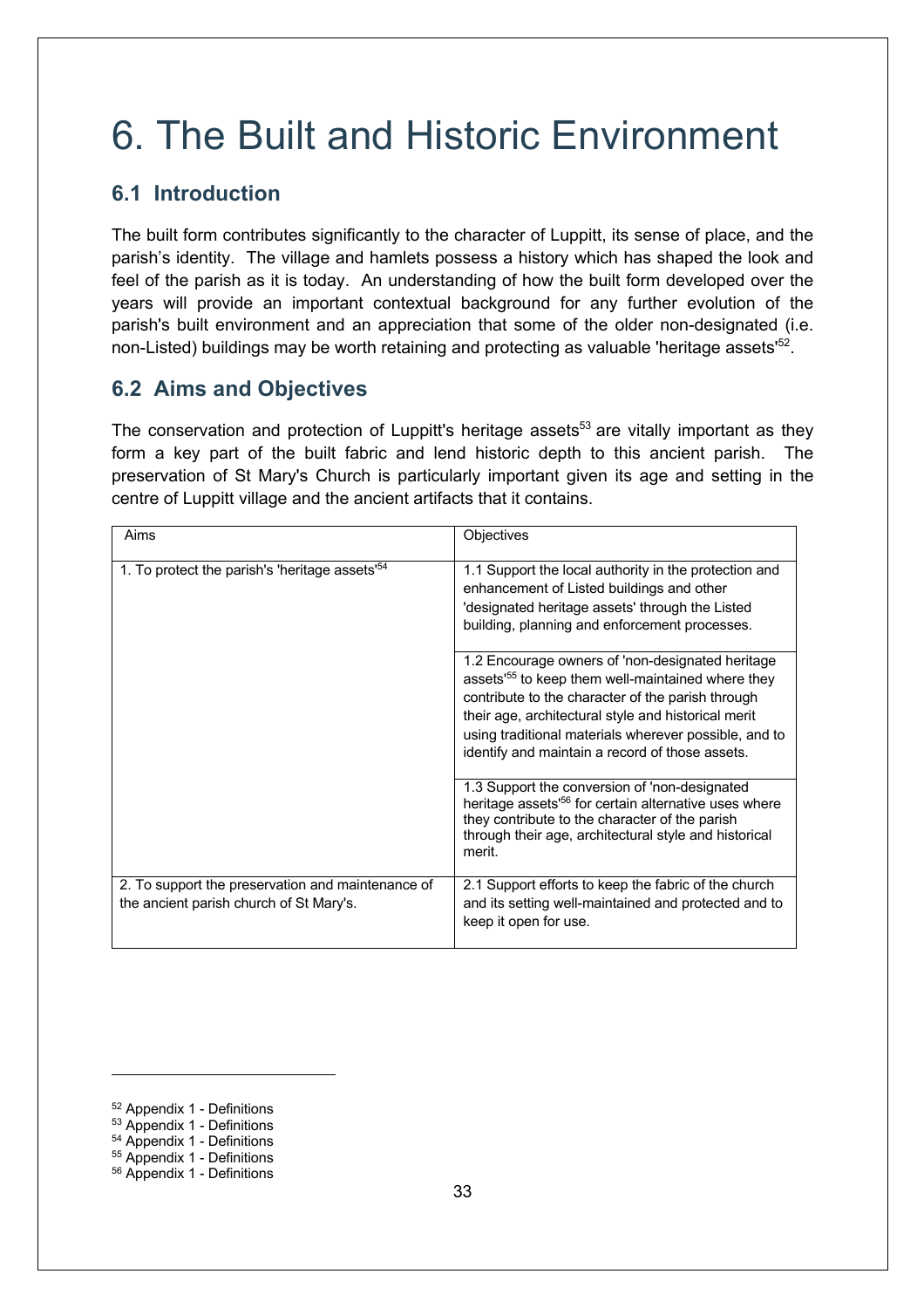#### **6.3 Luppitt's Vernacular Style**<sup>57</sup>

Since the earliest times, the most dominant physical feature has been the myriad of small farm fields punctuating an undulating rural landscape. The parish tithe map of  $1842^{58}$  shows the irregular outline of hundreds of small ancient field enclosures, and in the Imperial Gazetteer of England and Wales (1870) it was noted that the property of Luppitt *'is much divided'*. The siting of farm and domestic buildings generally followed the location of farmsteads and were, therefore, spread thinly across the parish, as remains the case today. The only exceptions are Luppitt village and the hamlets of Beacon, Wick, and Shaugh, where buildings are informally grouped together in linear settlements. Expansion has been unhurried; the census of 1870 identified 153 dwellings across the parish, whereas today the resident population occupies only 172 dwellings (2011 Census) in addition to 30 that are either holiday cottages or weekend homes. This represents an increase in resident housing stock of only 12% in 150 years!

The unique geology of the Blackdown Hills is the key to the area's vegetation, farming and settlement patterns and provides its traditional building materials. It is also one of the reasons it has protected AONB status. The hills are formed by a hard sedimentary rock known as 'upper greensand' which contains nodules of chert (a creamy coloured quartz stone similar to flint). A deposit of clay-with-flint on top of the greensand forms the plateau, and below greensand are marl mudstones. Water percolates through the greensand creating the many springs and streams found in the Blackdowns and this in turn determined the location of the early settlements. A water supply was essential, as was the more fertile soil found in valleys, and a degree of protection from the weather. Hence few dwellings are found on the hilltops.

Traditional houses were built of locally available materials<sup>59</sup>. Chert, flint, greensand and marl are all commonly used in Luppitt buildings. Beerstone, and occasionally Hamstone, from nearby quarries were used to define features such as open fireplaces, window mullions and door jambs. Chert gathered from the fields was a cheap resource and used as uncut rubble stone laid randomly in walls. Higher status houses may have used cut stone, laid in neat courses. Many houses are built of cob which were lime rendered and washed in pigmented cream or pink lime. Roofs were originally thatched (later sometimes covered or replaced in corrugated tin) and clay pantiles and slates were used in later periods.

The location of these vernacular buildings was determined largely by the weather. Providing a water supply was available, they would be located in sheltered positions away from the south westerly winds and orientated south to face the sun. Floor plan was often determined by the availability of materials, especially the length of timber which would control the depth of buildings. The most common layout of local vernacular buildings was a long narrow plan with a cross passage with front and back doors opposite each other under hipped or half hipped roofs. From 1700 to the Victorian period, a wider range of materials became available and houses tended to have symmetrical front elevations, although were still often built of local chert but sometimes with brick detailing and slate roofs. The Victorians

<sup>57</sup> See *Luppitt Landscape Character Assessment* available at www.luppittparishcouncil.co.uk

<sup>58</sup> Appendix 11 - Parish Tithe Map

<sup>59</sup> Appendix 5 - Local Building Materials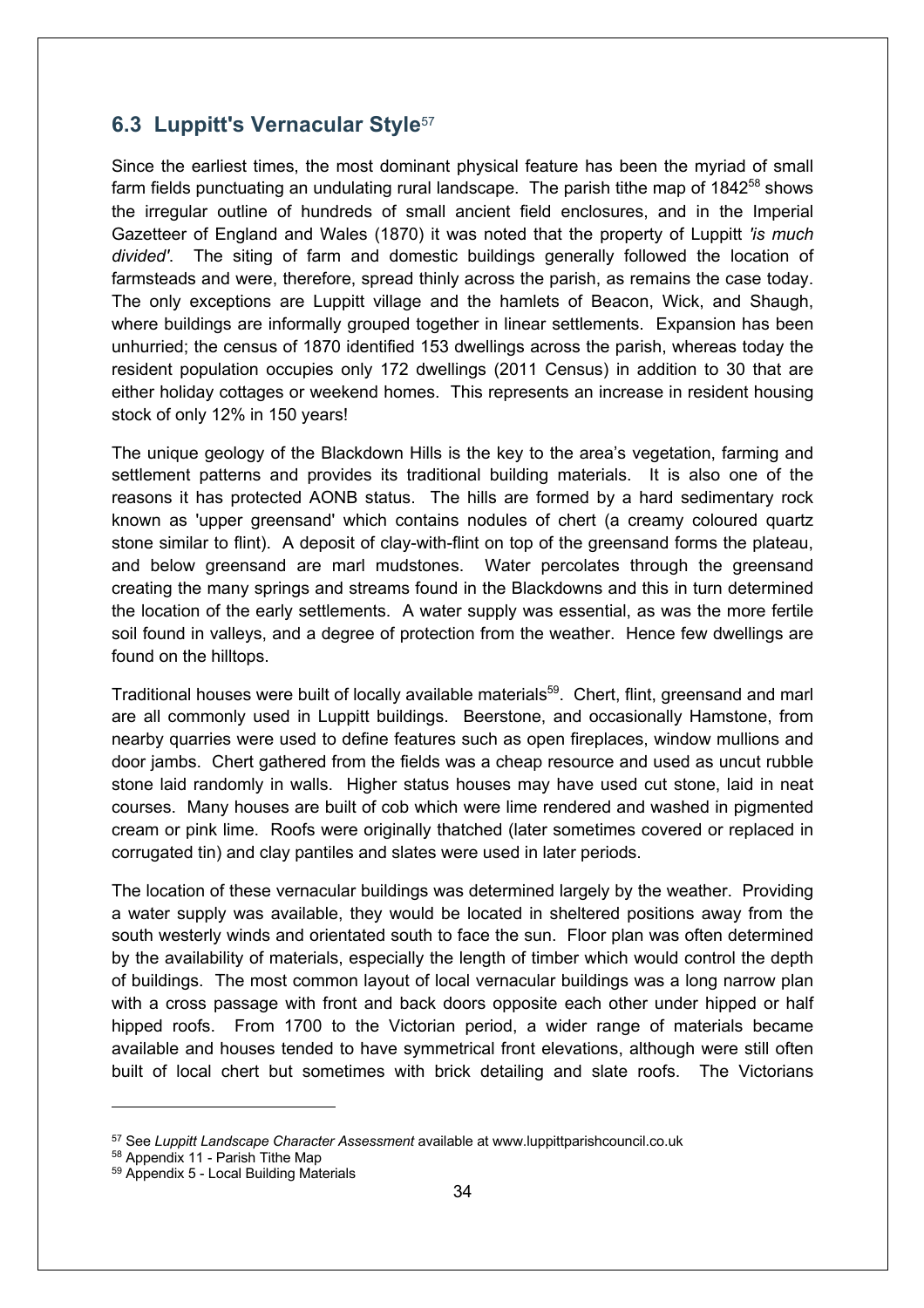generally built in brick, which became widely used across the parish, under slate or clay pantiled roofs.

The AONB Management Plan notes the area's distinctive local style of architecture:

'*Local materials such as chert, cob, thatch and clay tiles are used extensively, as well as limestone and Beer stone. The large number of surviving late medieval houses is exceptional. Many are Grade II\* Listed Buildings and contain particularly fine woodwork screens, ceilings and jetties'. Historic farmsteads are a key part of the AONB's architectural, agricultural and social heritage, and they too still survive intact and with unchanged associated farm buildings in exceptional numbers. Most farmsteads and hamlets are in sheltered valleys, often terraced into the hills. Villages are often at river crossings and crossroads in the valley floors, generally clustered around the parish church. Small stone houses often directly front or butt gable-end on to the narrow lanes. Topography often influences settlement patterns'.* 

Many of these architectural characteristics apply to the ancient buildings and settlements in Luppitt.

#### **6.4 Designated Heritage Assets (Listed Buildings)60**

Many buildings in Luppitt are Listed as being of Special Architectural or Historic Interest<sup>61</sup>. There are 49 listed buildings and other features, including Ford Bridge, (several of which are Grade II\* Listed) plus the War Memorial and two ancient monuments - Dumpdon Camp and Bowl Barrow on Hartridge. Ancient St Mary's Church with its sixty-foot tower is Listed as Grade I. It is a cruciform shaped building built in the 14th century with a 'cradle roof' and a sculptured 10th century font. Several ancient features within it are separately listed. Three properties, Mohuns Ottery, Greenway Manor and Shapcombe Farm were mentioned in the 1086 Domesday Book. No part of the parish is designated a Conservation Area.

#### **6.5 Non-Designated Heritage Assets62**

Certain older traditional buildings and structures (e.g. bridges and old stone walls) in Luppitt may be worthy of protection as valuable heritage assets that contribute to the character of the parish and landscape even though they are not designated as Listed buildings as such. Some of these are in use as agricultural or domestic buildings and others have fallen into disrepair. EDDC has set out a strategy for the retention and protection of such buildings in *'Heritage Strategy 2019-2031'* which is supported by the Parish Council. Wherever possible, the Parish Council will generally support the retention and protection of non-designated heritage assets and their particular setting when affected by development proposals. Owners of such assets will be encouraged to protect and keep them in good repair where it is possible and appropriate to do so. Buildings and structures worthy of retention will be determined by their age and condition, architectural style and historic merit and contribution to the character of the parish<sup>63</sup> and identified and recorded by the Parish Council.

<sup>60</sup> Appendix 1 - Definitions

 $61$  Appendix 4 - Listed Buildings and Monuments  $62$  Appendix 1 - Definitions

<sup>63</sup> See *Luppitt Landscape Character Assessment* available at www.luppittparishcouncil.co.uk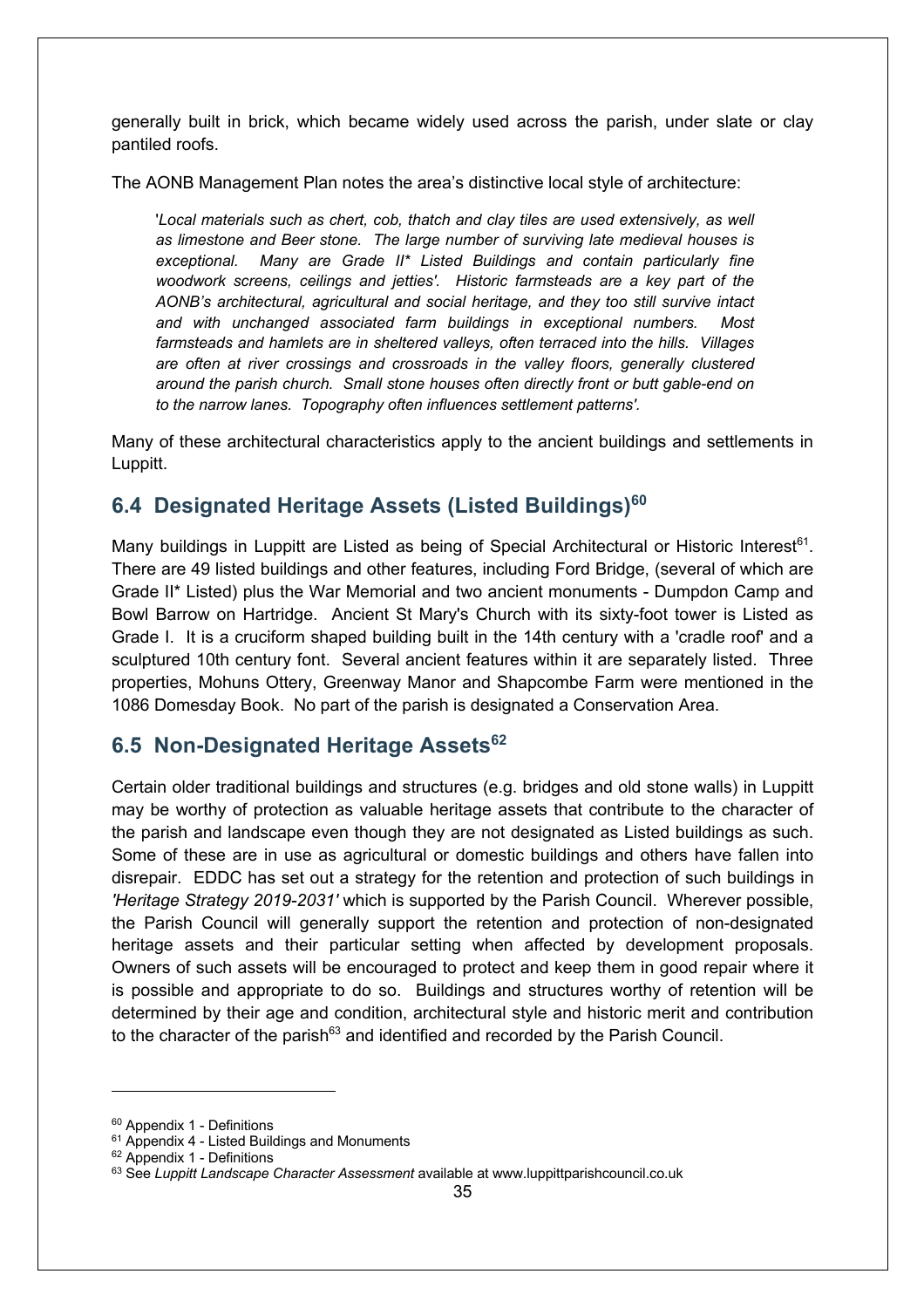The Parish Council will encourage the use of traditional materials<sup>64</sup> in the maintenance and refurbishment of heritage assets wherever it is possible and appropriate to do so.

#### **6.6 Policies - The Built and Historic Environment**

#### **Policy BHE1 Protecting the Built and Historic Environment**

**1. Protecting Designated Heritage Assets (Listed Buildings)** Development and change of land use proposals that affect a Listed building (or other designated heritage asset $65$ ) or its setting will only be supported where the proposals properly protect or enhance both the fabric and setting of the Listed building or asset.

**2. Protecting Non-Designated Heritage Assets<sup>66</sup> Development and change of land use** proposals that affect non-designated heritage assets, identified by the Parish Council as contributing to the character of the parish<sup>67</sup> through their age, architectural style or historical merit, will only be supported where those heritage assets are retained and protected.

#### **6.7 Community Actions - The Built and Historic Environment**

- **CA9 Designated Heritage Assets (Listed Buildings)** The Parish Council will encourage residents to maintain and preserve the fabric of designated heritage assets (Listed buildings).
- **CA10 Non-Designated Heritage Assets<sup>68</sup> Identified** The Parish Council will identify and record non-designated heritage assets that contribute to the character of the parish through their age, architectural style or historical merit.
- **CA11 Non-Designated Heritage Assets<sup>69</sup> Maintained** The Parish Council will encourage residents to maintain and preserve the fabric of non-designated heritage assets where it is possible and appropriate to do so, to prevent dilapidation that would detract from the parish environment and rural setting.
- **CA12 St Mary's Church** The Parish Council will support efforts to keep the fabric of St Mary's Church and its setting well-maintained and to keep it open for use.

 $64$  See Appendix 5 - Traditional Local Building Materials  $65$  Appendix 1 - Definitions

<sup>&</sup>lt;sup>66</sup> Appendix 1 - Definitions

<sup>67</sup> *Luppitt Landscape Character Assessment* available at www.luppittparishcouncil.co.uk

<sup>68</sup> Appendix 1 - Definitions <sup>69</sup> Appendix 1 - Definitions